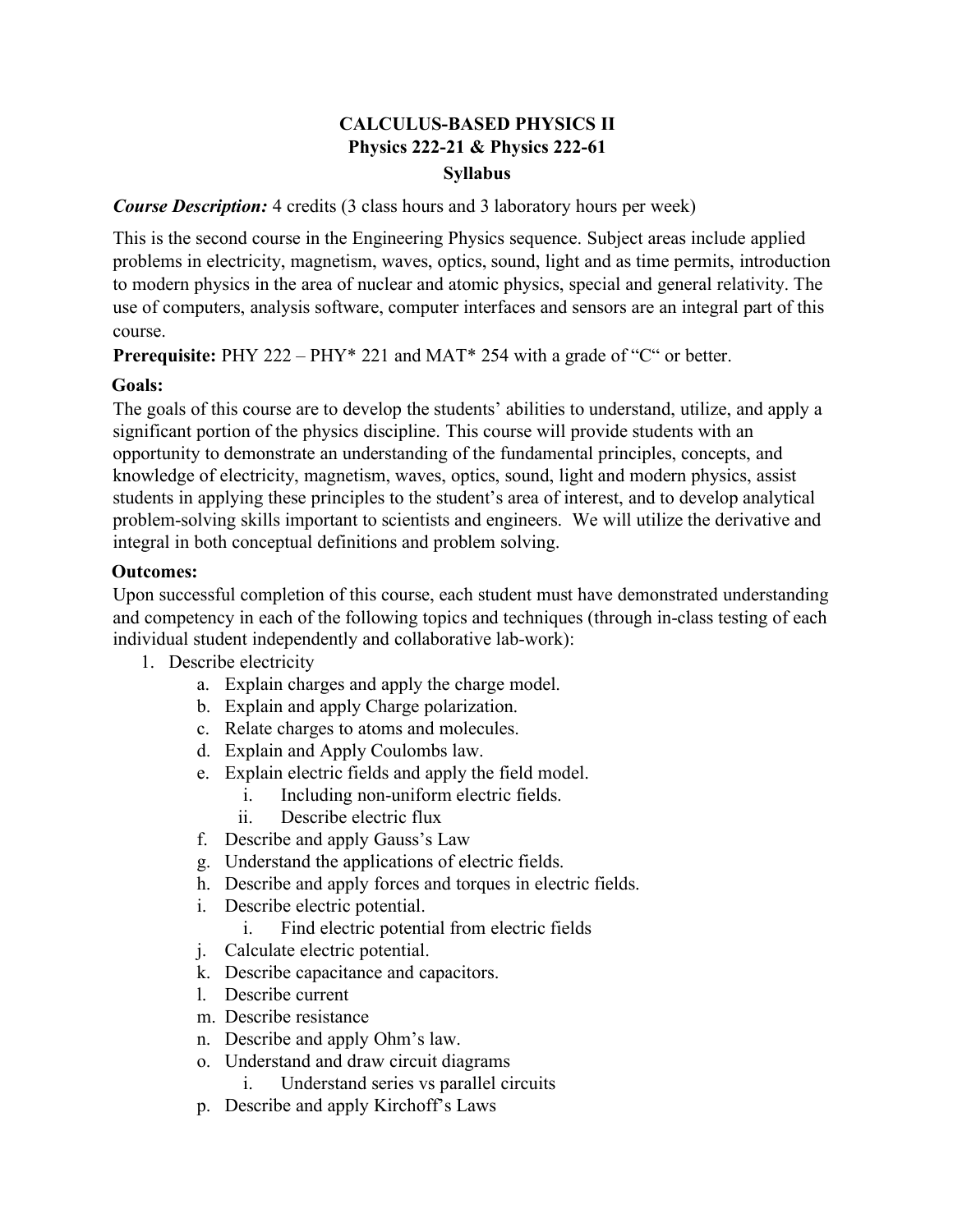- 2. Describe magnetism
	- a. Describe magnetic fields
	- b. Explain how magnetic fields and electric currents relate
	- c. Describe magnets and magnetic materials
	- d. Describe magnetic flux
		- i Including non-uniform magnetic fields
	- e. Describe and apply Ampère's Law
	- f. Describe and apply Lenz's law.
	- g. Describe and apply Faraday's law.
	- h. Describe electromagnetic waves.
	- i. Describe and apply the photon model of electromagnetic waves.
	- j. Describe the electromagnetic spectrum.
	- k. Apply Maxwell's equations
	- l. Describe and Apply Ampère-Maxwell law
- 3. Describe Alternating current
	- a. Understand AC circuits
	- b. Understand household electricity
- 4. Understand waves
	- a. Understand and apply the wave model
	- b. Understand traveling waves
		- i Including sound and electromagnetic waves.
	- c. Describe and apply superposition and standing waves
- 5. Describe Wave optics
	- a. Describe index of refraction
	- b. Understand diffraction gradient
	- c. Describe and apply the ray model of light
	- d. Draw ray diagrams
	- e. Describe lenses and mirrors.
	- f. Describe optical instruments
- 6. Describe topics in modern physics
	- a. Describe and apply relativity
		- i Describe time dilation
		- ii Describe length contraction
	- b. Describe topics in quantum physics
		- i Apply the photoelectric effect
		- ii Describe photons
		- iii Describe matter waves
		- iv Understand energy quantization
		- v Apply the uncertainty principle

# **Competencies:**

*Scientific Reasoning:* Upon the completion of this course, students should be able to:

• Explain the methods of scientific inquiry that lead to the acquisition of knowledge. Such methods include observations, testable hypotheses, logical inferences, experimental design, data acquisition, interpretation, and reproducible outcomes.